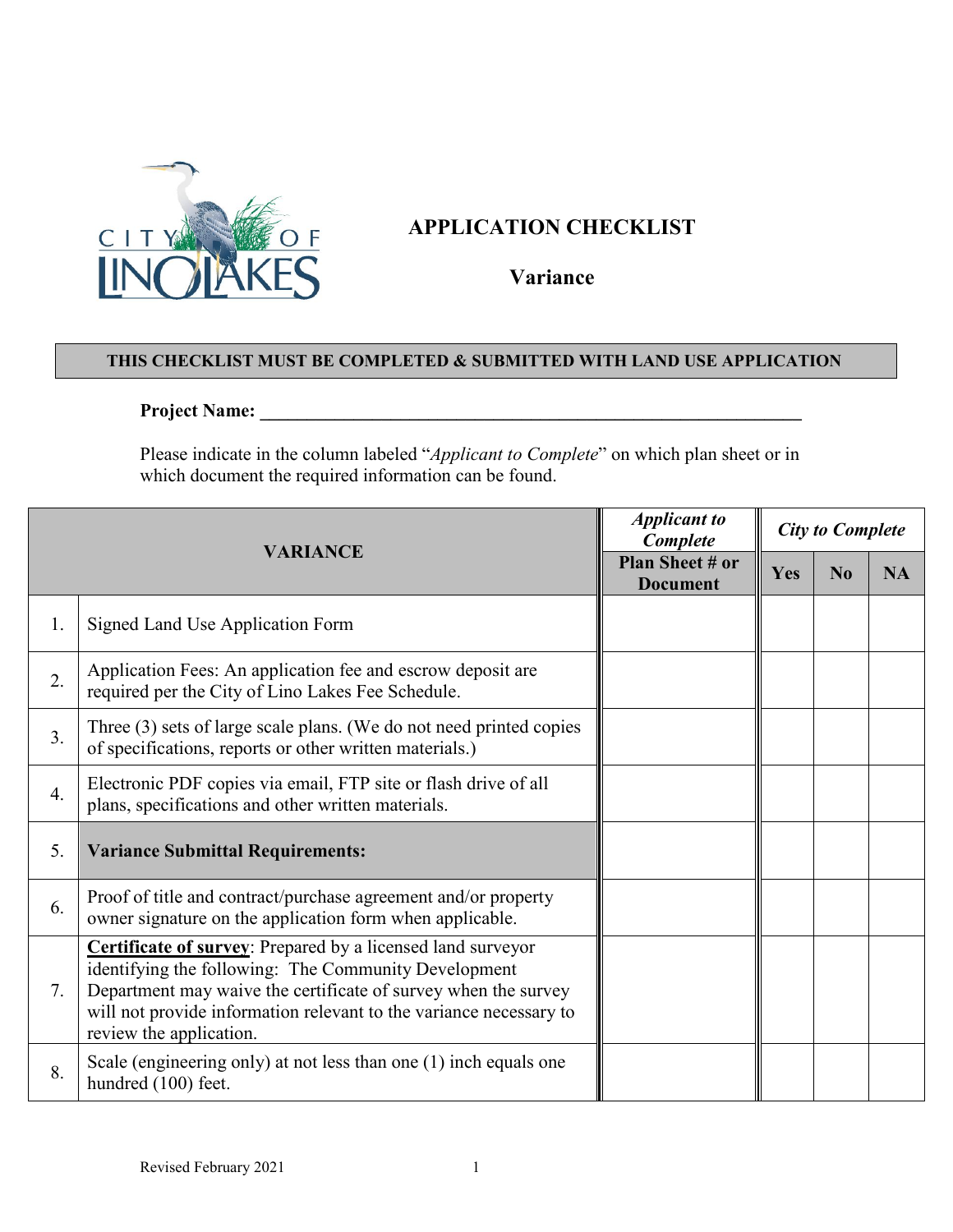|                 |                                                                                                                                                                                                                                                                                                                                                                                                                                                                                                  | <b>Applicant to</b><br>Complete           | <b>City to Complete</b> |                |           |
|-----------------|--------------------------------------------------------------------------------------------------------------------------------------------------------------------------------------------------------------------------------------------------------------------------------------------------------------------------------------------------------------------------------------------------------------------------------------------------------------------------------------------------|-------------------------------------------|-------------------------|----------------|-----------|
| <b>VARIANCE</b> |                                                                                                                                                                                                                                                                                                                                                                                                                                                                                                  | <b>Plan Sheet # or</b><br><b>Document</b> | Yes                     | N <sub>0</sub> | <b>NA</b> |
| 9.              | North point indication.                                                                                                                                                                                                                                                                                                                                                                                                                                                                          |                                           |                         |                |           |
| 10.             | Existing boundaries with lot dimension and lot area.                                                                                                                                                                                                                                                                                                                                                                                                                                             |                                           |                         |                |           |
| 11.             | Existing buildings, structures and improvements.                                                                                                                                                                                                                                                                                                                                                                                                                                                 |                                           |                         |                |           |
| 12.             | Easements of record.                                                                                                                                                                                                                                                                                                                                                                                                                                                                             |                                           |                         |                |           |
| 13.             | Delineated wetland boundary, to include the OHWL of any lakes<br>or DNR waters.                                                                                                                                                                                                                                                                                                                                                                                                                  |                                           |                         |                |           |
| 14.             | All encroachments.                                                                                                                                                                                                                                                                                                                                                                                                                                                                               |                                           |                         |                |           |
| 15.             | Legal description.                                                                                                                                                                                                                                                                                                                                                                                                                                                                               |                                           |                         |                |           |
| 16.             | Graphic information, plans, specifications, or other materials that<br>illustrate the requested variance.                                                                                                                                                                                                                                                                                                                                                                                        |                                           |                         |                |           |
| 17.             | Narrative description of how the application complies with the<br>variance criteria listed below.                                                                                                                                                                                                                                                                                                                                                                                                |                                           |                         |                |           |
| 18.             | Other Graphic Information: such as plans, specifications or<br>other materials that illustrate the requested variance.                                                                                                                                                                                                                                                                                                                                                                           |                                           |                         |                |           |
| 19.             | Criteria and Findings of Fact: No variance shall be granted<br>unless it meets all the following criteria. The City shall make<br>findings regarding compliance with these criteria.                                                                                                                                                                                                                                                                                                             |                                           |                         |                |           |
| 20.             | The variance shall be in harmony with the general purposes<br>a.<br>and intent of the ordinance.                                                                                                                                                                                                                                                                                                                                                                                                 |                                           |                         |                |           |
| 21.             | b. The variance shall be consistent with the comprehensive<br>plan.                                                                                                                                                                                                                                                                                                                                                                                                                              |                                           |                         |                |           |
| 22.             | c. There shall be practical difficulties in complying with the<br>ordinance. "Practical difficulties," as used in connection<br>with the granting of a variance, means that the property<br>owner proposes to use the property in a reasonable manner<br>not permitted by the ordinance. Economic considerations<br>alone do not constitute practical difficulties. Practical<br>difficulties include, but are not limited to, inadequate<br>access to direct sunlight for solar energy systems. |                                           |                         |                |           |